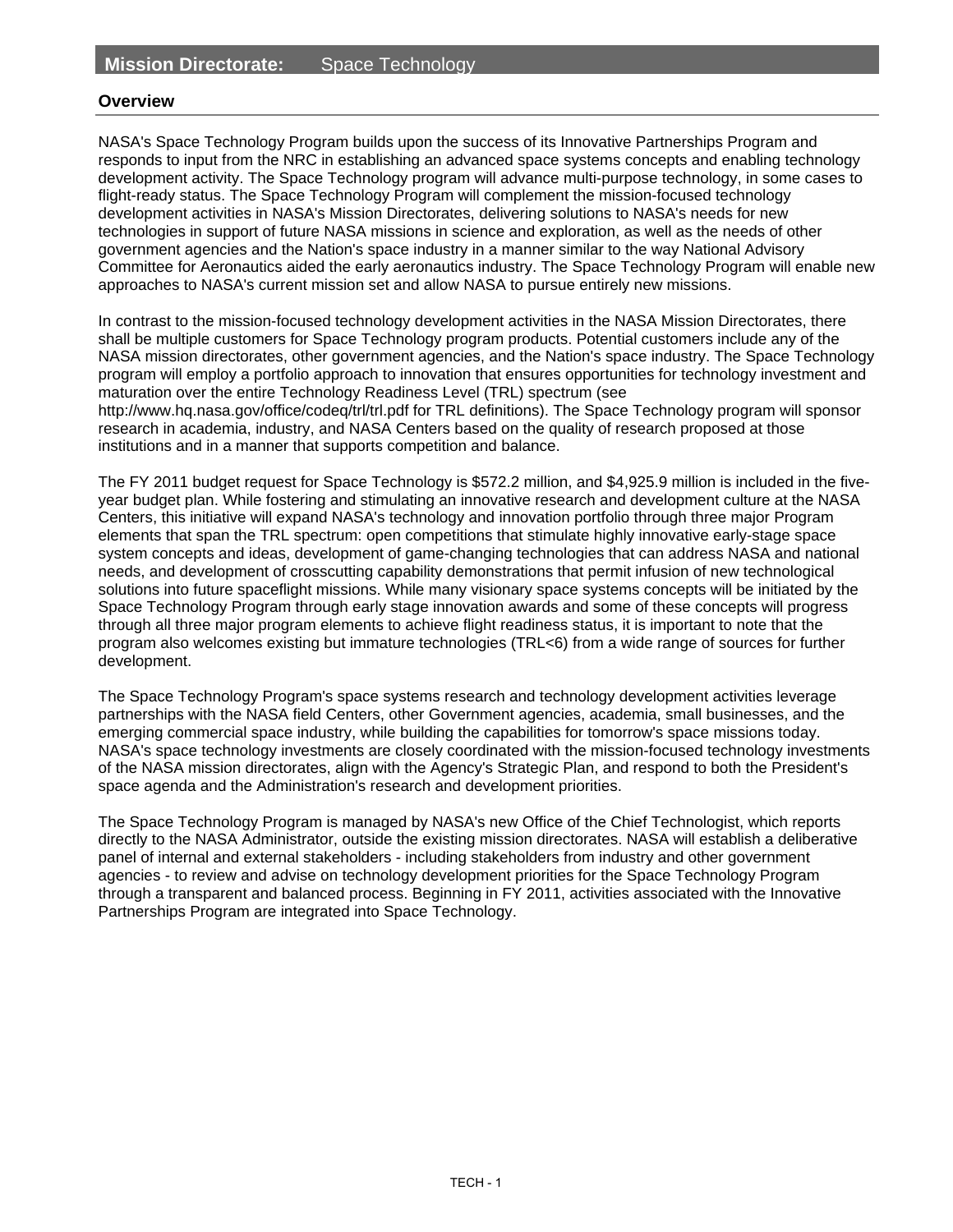| <b>Budget Authority (\$ millions)</b>                                 | FY 2009<br><b>Actual</b> | <b>FY 2010</b><br>Enacted | FY 2011 | FY 2012 | FY 2013 | FY 2014 | FY 2015 |
|-----------------------------------------------------------------------|--------------------------|---------------------------|---------|---------|---------|---------|---------|
| <b>FY 2011 President's Budget</b><br><b>Request</b>                   | 0.0                      | 0.0                       | 572.2   | 1.012.2 | 1.059.7 | 1.063.9 | 1,217.9 |
| Space Technology                                                      | 0.0                      | 0.0                       | 572.2   | 1.012.2 | 1.059.7 | 1.063.9 | 1,217.9 |
| <b>Total Change from FY 2010</b><br><b>President's Budget Request</b> | 0.0                      | 0.01                      | 572.2   | 1.012.2 | 1.059.7 | 1.063.9 | --      |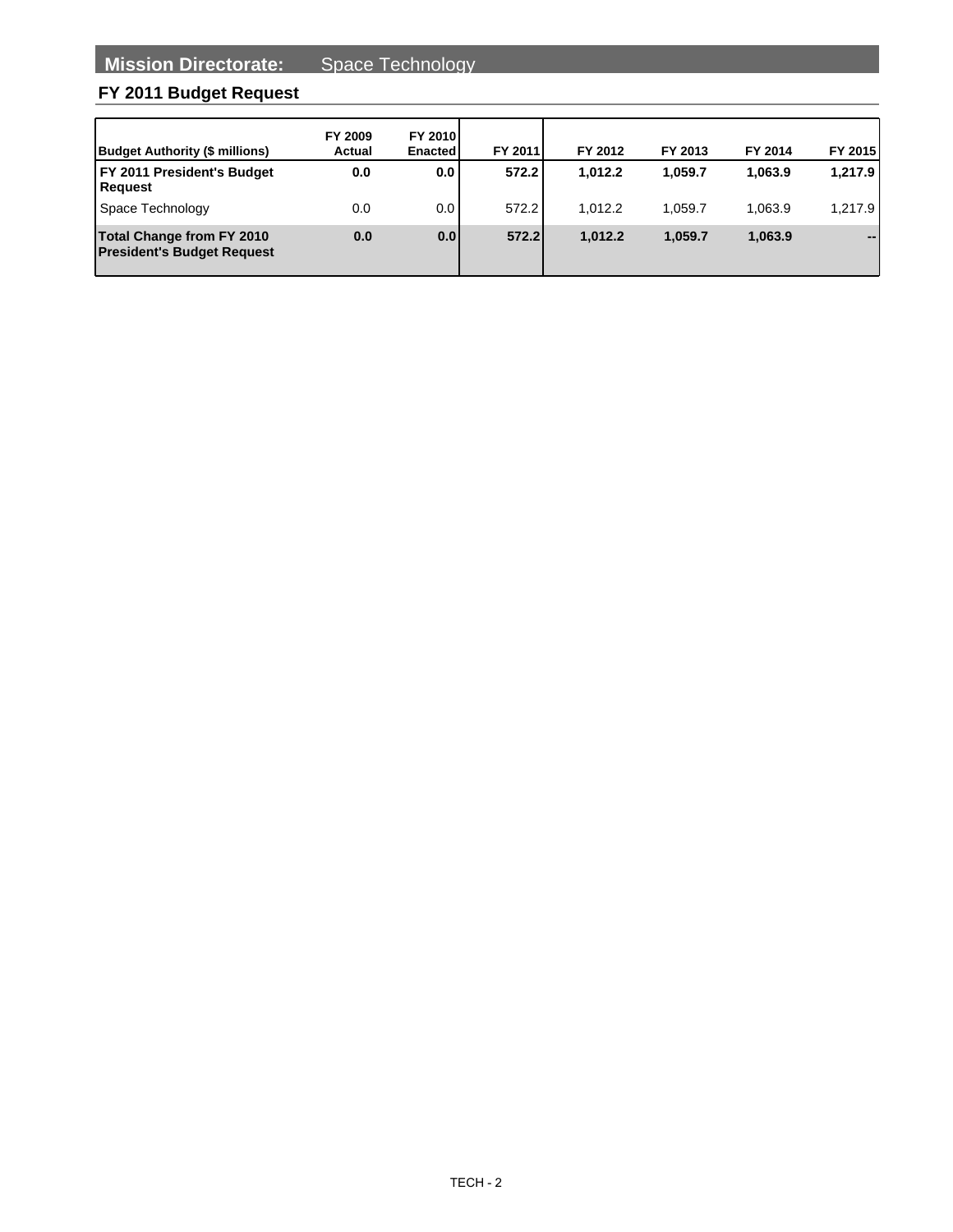# **Theme Overview**

The Space Technology Program consists of three major program elements and an Agency partnership development and strategic integration function. Through the three major elements of this program (Early Stage Innovation, Game Changing Technology, and Crosscutting Capability Demonstrations), a broad array of participants including NASA Centers, other Government agencies, academia and industry are engaged through competitive awards. These three program elements have been established based on past successful approaches to technology development using the TRL scale to organize the program content and on a desire to balance the funding distribution against NASA's future mission needs. Strategic integration of NASA's technology portfolio - working with the Mission Directorates and NASA Centers to develop an Agency technology roadmap and measure the significance and performance of the Agency's technology investments is also performed within this Program. By enhancing the function of NASA's Innovative Partnerships Program, the Space Technology Program also provides a single Agency entry point for technology transfer and commercialization, interagency coordination and joint activities, intellectual property management and partnership opportunities, providing additional value to external innovators, including a wide range of small businesses and the commercial space industry.

| Budget Authority (\$ millions)                       | FY 2009<br><b>Actual</b> | <b>FY 2010</b><br>Enacted | FY 2011 | FY 2012 | FY 2013 | FY 2014 | FY 2015 |
|------------------------------------------------------|--------------------------|---------------------------|---------|---------|---------|---------|---------|
| FY 2011 President's Budget Request                   | <u>0.0</u>               | <u>0.0</u>                | 572.2   | 1,012.2 | 1,059.7 | 1,063.9 | 1,217.9 |
| Early Stage Innovation                               | 0.0                      | 0.0                       | 298.6   | 304.4   | 300.4   | 305.1   | 314.7   |
| Game Changing Technology                             | 0.0                      | 0.0                       | 129.6   | 359.3   | 349.1   | 349.1   | 424.2   |
| <b>Crosscutting Capability Demonstrations</b>        | 0.0                      | 0.0                       | 102.0   | 302.0   | 362.0   | 362.0   | 424.0   |
| Partnership Development and Strategic<br>Integration | 0.0                      | 0.0                       | 42.0    | 46.5    | 48.2    | 47.7    | 55.0    |
| <b>Total Change from FY 2010 Request</b>             | 0.0                      | 0.0                       | 572.2   | 1.012.2 | 1.059.7 | 1,063.9 |         |

#### **FY 2011 Budget Request**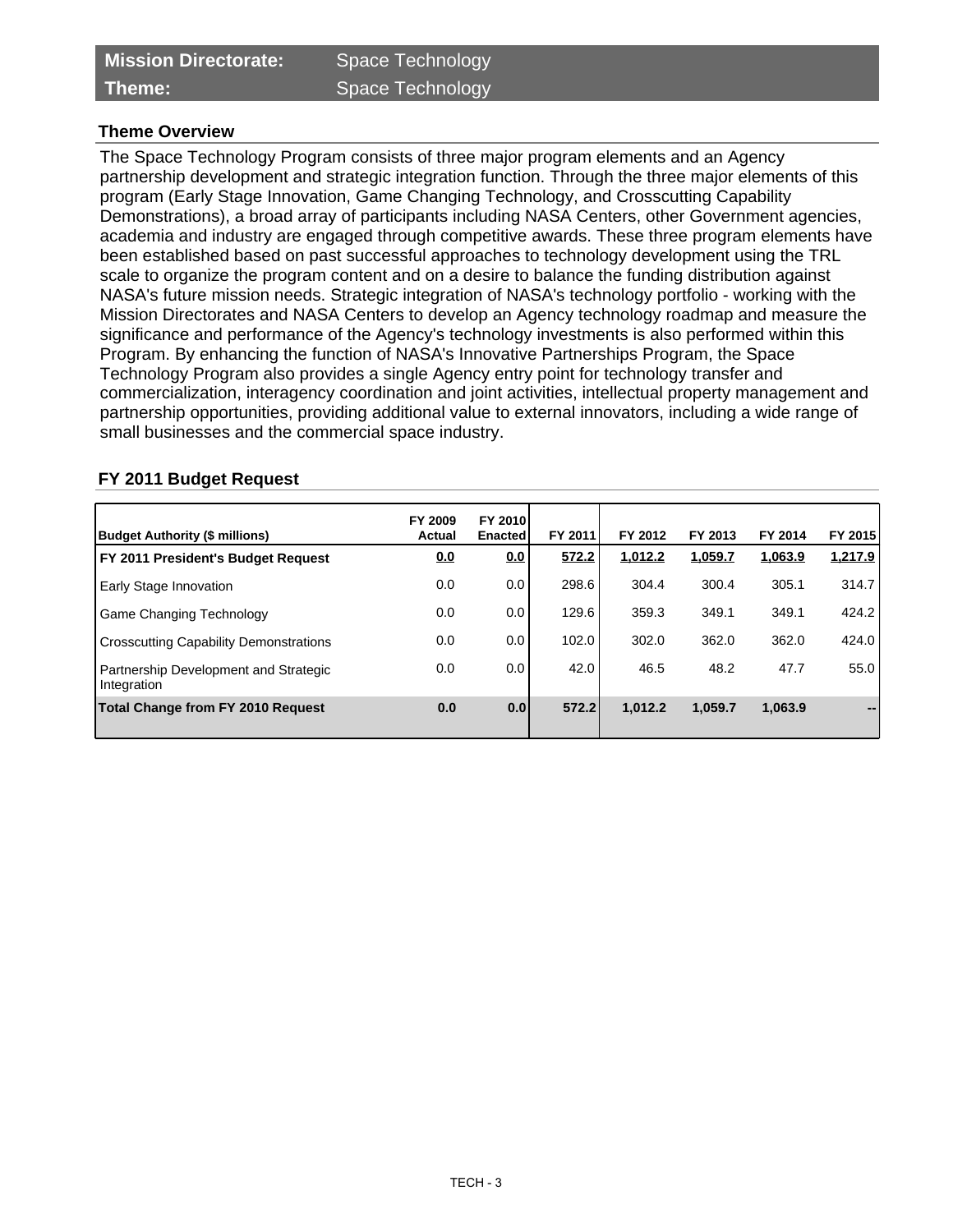**Theme:** Space Technology

#### **Relevance**

# **Relevance to national priorities, relevant fields, and customer needs:**

The need for additional space capabilities is increasing as NASA leads our nation in envisioning missions of increasing complexity to explore and understand the Earth, our solar system, and the universe. Technology and innovation are critical to successfully accomplishing these missions. The Space Technology Program will improve the Nation's leadership in key research areas, enable farterm capabilities, and spawn game-changing innovations to make space travel more affordable and sustainable. Many positive outcomes are likely from a long-term, broad NASA advanced space concepts and technology development program. Chief among these are a more exciting space science and exploration future than our country has today, and a more robust national capability for space activities that will improve our competitive posture in the international marketplace, enable new industries and contribute to economic growth. Space Technology Program efforts will also serve as a spark to innovation that can be applied broadly in a more robust technology-based economy, an international symbol of our country's scientific innovation, engineering creativity and technological skill, and a component of the remedy to our nation's scientific and mathematics literacy challenges.

Major breakthroughs are needed to address our society's energy, health, transportation, and environment challenges. While NASA investments alone will not solve these grand challenges, NASA has proven to have a unique ability to attract and motivate many of the country's best young minds into educational programs and careers in science, technology, engineering and mathematics. A suite of game-changing space systems discoveries are within our nation's grasp. With a stronger focus on technology development, the intellectual capital at NASA's field centers will be utilized to deliver solutions to some of our nation's grand technological challenges.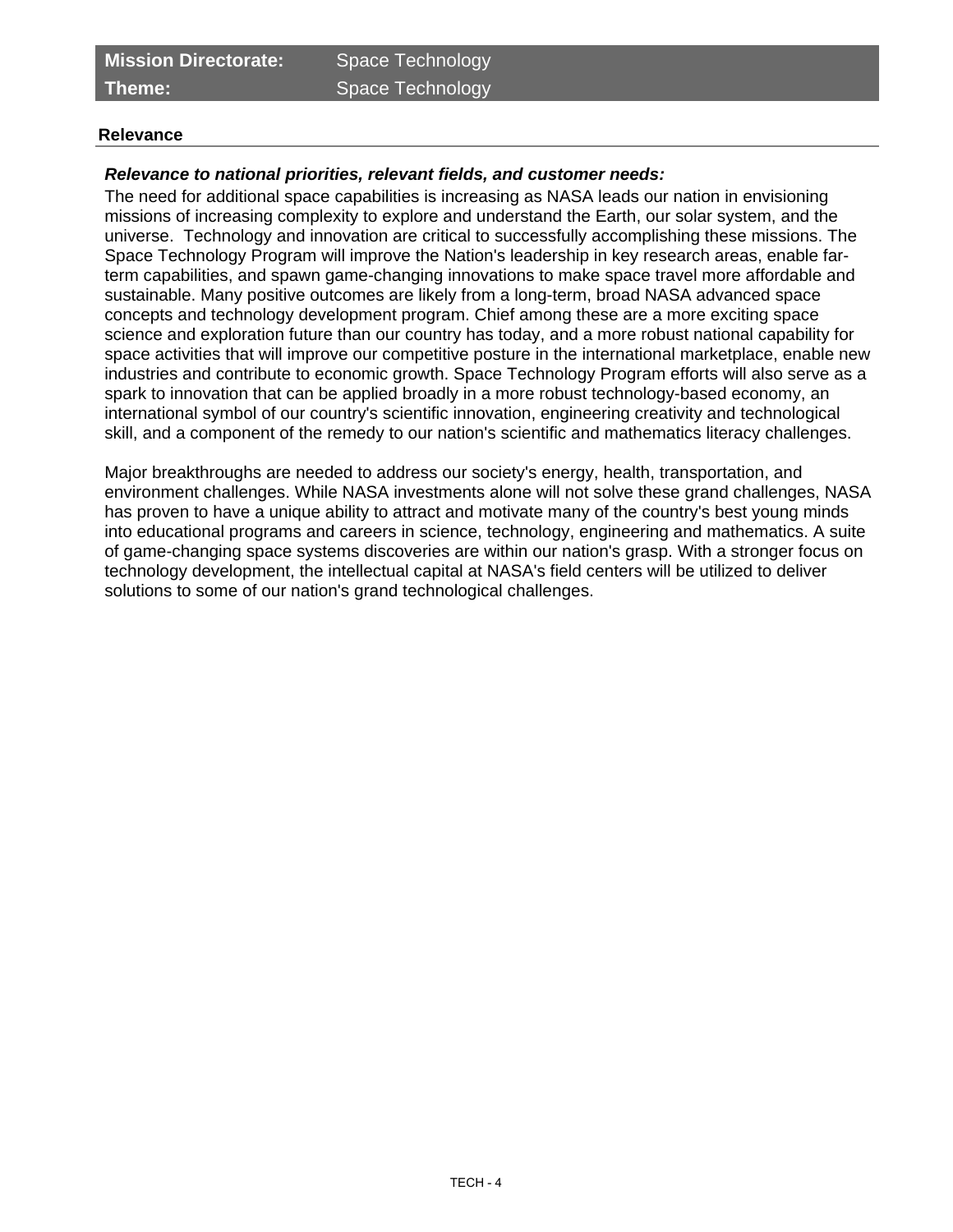| Budget Authority (\$ millions)                    | FY 2009<br>Actual | FY 2010<br><b>Enacted</b> | FY 2011 | FY 2012 | FY 2013 | FY 2014 | FY 2015                      |
|---------------------------------------------------|-------------------|---------------------------|---------|---------|---------|---------|------------------------------|
| FY 2011 President's Budget<br>Request             | 0.0               | 0.0                       | 298.6   | 304.4   | 300.4   | 305.1   | 314.7                        |
| <b>Space Technology Research</b><br><b>Grants</b> | 0.0               | 0.0                       | 70.0    | 70.0    | 70.0    | 70.0    | 70.0                         |
| NIAC Phase I and Phase II                         | 0.0               | 0.0                       | 3.0     | 6.0     | 7.0     | 7.0     | 8.0                          |
| <b>Center Innovations Fund</b>                    | 0.0               | 0.0                       | 50.0    | 50.0    | 50.0    | 50.0    | 50.0                         |
| <b>SBIR/STTR</b>                                  | 0.0               | 0.0                       | 165.6   | 168.4   | 163.4   | 168.1   | 176.7                        |
| <b>Centennial Challenges</b>                      | 0.0               | 0.0                       | 10.0    | 10.0    | 10.0    | 10.0    | 10.0                         |
| <b>Changes from FY 2010 Request</b>               | 0.0               | 0.0                       | 298.6   | 304.4   | 300.4   | 305.1   | $\qquad \qquad \blacksquare$ |

Note: SBIR/STTR totals will change as amounts are calculated in accordance with current SBIR/STTR authorization.

## **Program Overview**

The Early-Stage Innovation program element sponsors a wide range of low TRL advanced space system concept and initial technology development efforts across academia, industry and at the NASA field Centers. This program element includes: (a) the Space Technology Research Grant program (analogous to the Fundamental Aeronautics program within NASA's Aeronautics Research Mission Directorate) that focuses on foundational research in advanced space systems and space technology, (b) re-establishment of a NIAC-like Program to engage innovators within and external to the Agency in accordance with the recommendations of the NRC's Fostering Visions of the Future report, (c) enhancement of the Innovative Partnership Programs Seed Fund into a Center Innovations Fund to stimulate aerospace creativity and innovation at the NASA field Centers, (d) NASA's SBIR/STTR program to engage small businesses, and (e) the Centennial Challenges Prize Program to address key technology needs with new sources of innovation outside the traditional aerospace community. All selections within this low TRL program element are performed competitively. The FY 2011 budget request for the Early Stage Innovation program element within Space Technology is \$298.6 million, and \$1,523.2 million is included in the five-year budget plan. This program element incorporates two initiatives from NASA's Innovative Partnerships Program: \$165.6 million in FY 2011 and \$842.2 million in the five-year budget for the NASA SBIR/STTR program, and \$10 million in FY 2011 and \$50 million in the five-year budget for the NASA Centennial Challenges program.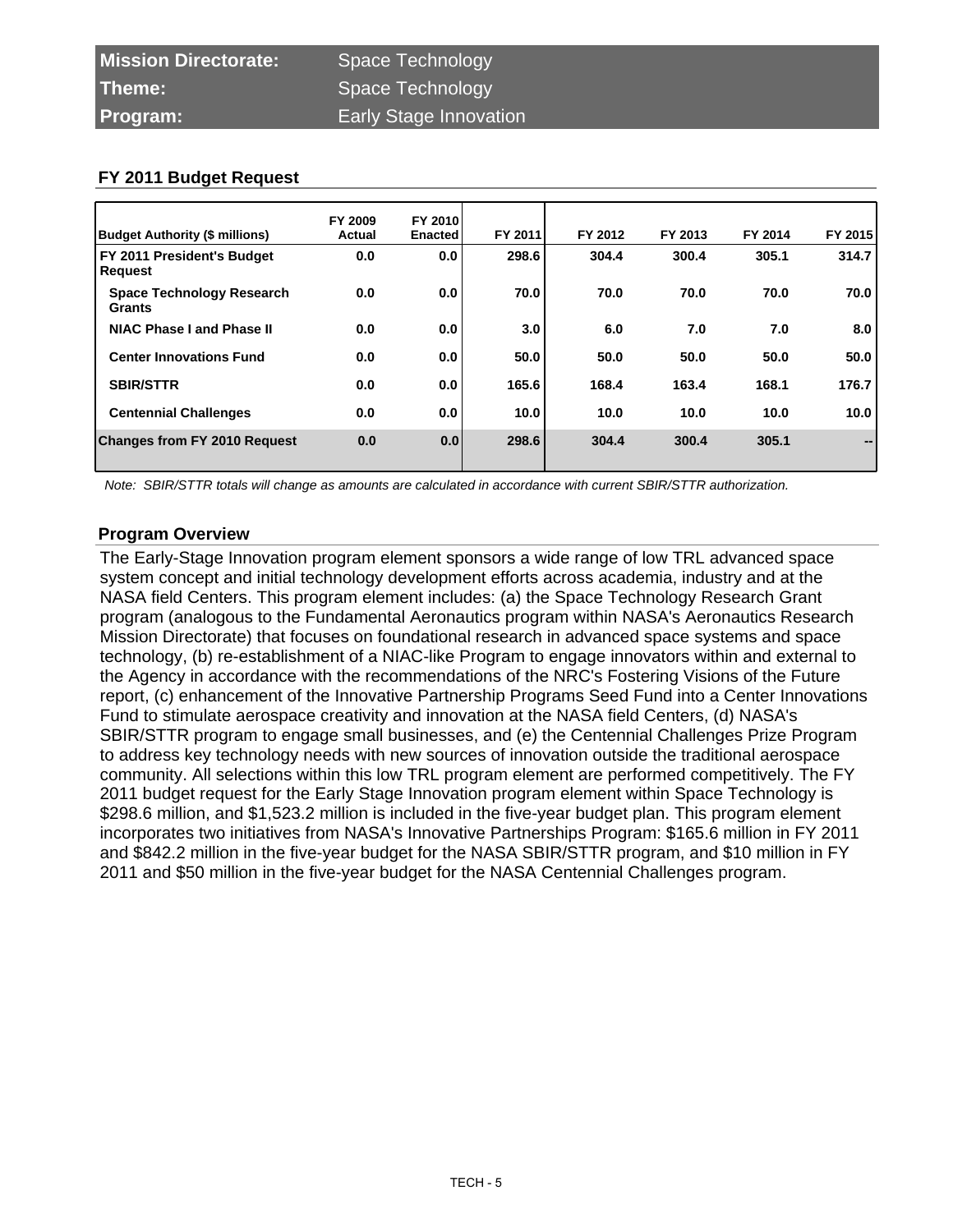## **Project Descriptions and Explanation of Changes**

#### **Space Technology Research Grants**

Space Technology Research Grant Projects will meet future space science and exploration needs of NASA, other government agencies, and the commercial space sector through technological innovation. This low TRL technology portfolio focuses on foundational research in advanced space systems and space technology performed primarily through collaborative efforts between academia and NASA field Centers, with the option of including small business and industry partners. Integration and assessment of emerging technologies and advances in related disciplines to change the state-of -the-art in space systems design, hardware and modeling will be conducted. This thrust will provide idea maturation at the discipline and subsystem level prior to major R&D investment. This project will also provide innovations in space systems to help make space exploration more affordable. Project competition guidelines include a maximum award of \$400k/yr for one year, with at most a one-year extension following technical evaluation of a renewal proposal. Examples of the types of foundational space system research that may be performed through this project include:Computational Materials Design, Nanotube Based Structural Materials, High Bandwidth Communications, Lightweight Low Transit Volume Space Structures, Non-Chemical In-Space Propulsion, Coatings and Adhesives, Flexible Power Arrays, Microwave/Laser Power Transmission, Energy Storage Systems, Space Robotic Assembly and Fabrication, Formation Flying Spacecraft Systems (Swarm Operations), Orbital Debris Removal, Planetary Protection Techniques, Nonconventional Access to Space, Print Manufacturing and Rapid 3D Prototyping, Extreme Environment (Temperature/Radiation) Sensors and Mechanisms, Climate Sensors, Planetary Entry Decelerators, Reliable and Affordable Exploration Systems, Advanced Radiation Shielding Materials(Techniques and Systems), Safe Despin/Detumble Approaches for Large Non-operational Spacecraft, Material/Structural Concepts to Mitigate Impact of Small Debris, and Precision Timing and Navigation Using Only Celestial Objects.

A significant aspect of this project is the competitive selection of U.S. citizen graduate student research that shows significant promise for future application toward NASA missions and strategic goals. The Space Technology Grant Project will train the next generation of aerospace engineers and scientists by funding NASA-related graduate student research performed on campus during the academic year and research performed at a NASA Center during the summer months, gaining hands -on experience. Each student in this project will be matched to a technically relevant and engaged NASA researcher who will serve as the student's NASA advisor. Through this experience, students will advance their STEM education, gain NASA experience and learn the research process. Innovative projects with high risk/high payoff will be encouraged. This project thrust will provide the Nation a new pipeline of engineers and scientists to improve the nation's technological competitiveness and serve NASA by providing a steady stream of new talent for potential hiring opportunities. Project guidelines include selection of as many as 500 graduate students per year for a two-year fellowship during their graduate studies, with at most a one-time extension following technical evaluation of a renewal proposal for two additional years. Funding will include tuition remission, a research stipend, fringe, and summer travel expenses. A small amount of funding for both the student's university advisor and NASA advisor will also be provided. Students will be selected based on demonstrated performance (GPA and GRE scores) and recommendations letters. Selected students are required to spend at least one summer, preferably two, at the host NASA center. The host Center will be provided resources for laboratory work and mentoring workforce.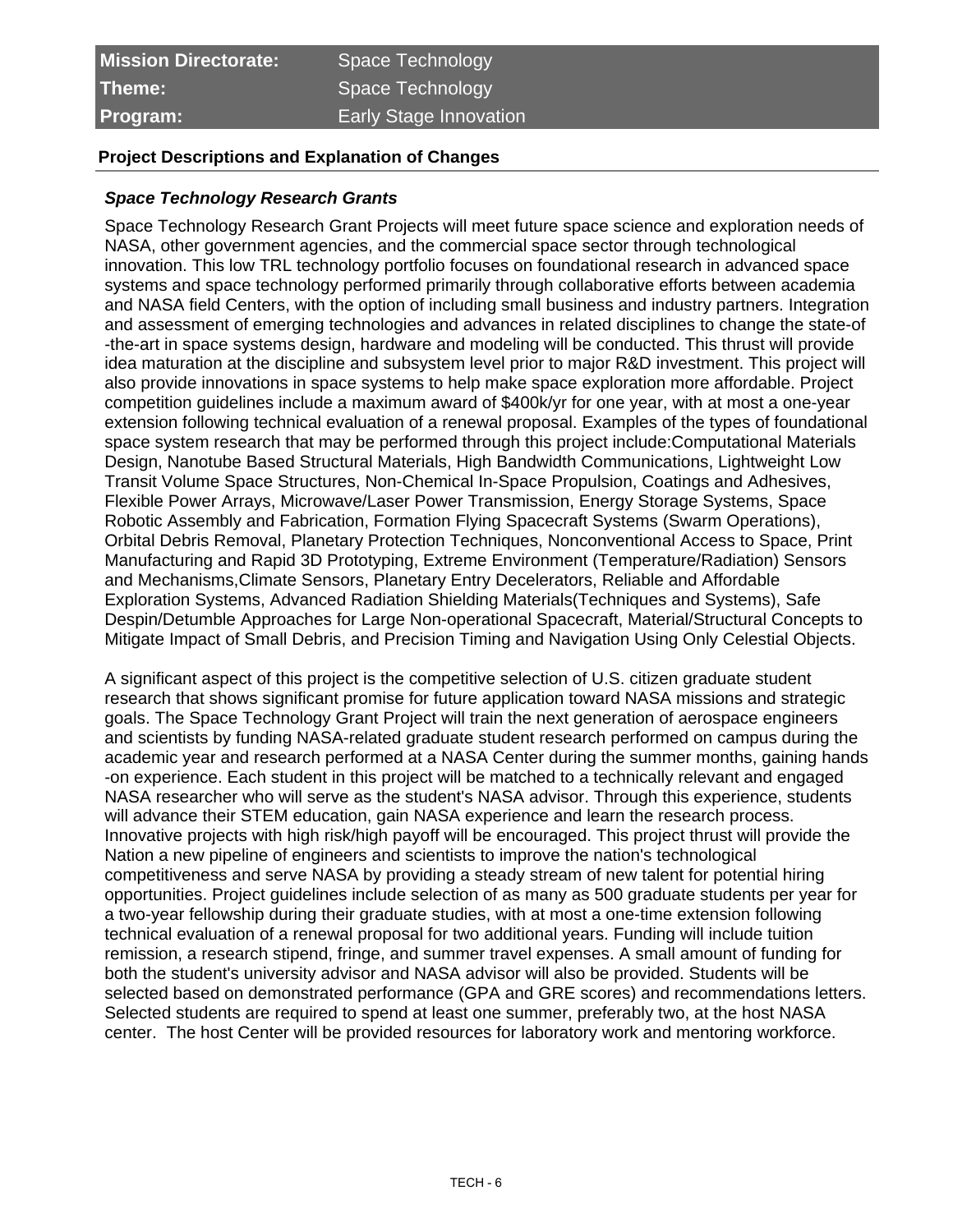| <b>Mission Directorate:</b> | Space Technology              |
|-----------------------------|-------------------------------|
| Theme:                      | Space Technology              |
| Program:                    | <b>Early Stage Innovation</b> |

# **NIAC Phase I and Phase II**

Responsive the NRC report, Fostering Visions for the Future: A Review of the NASA Institute for Advanced Concepts (2009), the NASA Institute of Advanced Concepts (NIAC) will be re-established as a project within the Early Stage Innovation Program. The project is formulated as a two-phase, low TRL activity, focused upon conceptual studies of visionary approaches addressing long-term NASA strategic goals. The first phase of NIAC will fund a competed set of conceptual studies and systems analyses that investigate how technology innovations will enable NASA's future missions and extend its goals. Second Phase NIAC proposals will further develop successful Phase I proposals and work to transition the key technical advances into projects within the Game Changing Technology Program.

NIAC will serve as an incubator for bringing new technologies into future aerospace endeavors. By supporting innovative and visionary concepts aimed a decade or more into the future, NIAC-funded research significantly impacts the Agency's future missions as well as its roadmaps for future science, discovery and exploration. As a low-TRL early phase activity, NIAC will serve as a visible and recognized entry point for innovators and researchers who will enable future NASA missions and goals.

While the NIAC seeks concepts that stretch the imagination, these concepts must be based on sound scientific principles. In the context of the NIAC requirements, successful proposals for advanced concepts or studies will be: (a) innovative, visionary and new; not incremental, evolutionary or duplicative of concepts previously studied by NASA, (b) an architecture, system, mission strategy or approach to meeting an aeronautics and/or space goal; not narrowly focused at the component or sub-system level, (c) described in an aeronautics and/or space mission context, (d) adequately substantiated with a description of the scientific principles that form the basis for the concept, and (e) focused on a technology that is either, newly emerging, a unique combination of emerging technologies, or a technology that is developed as an integral part of the proposal.

The NIAC Phase I Program will competitively select low TRL (1-2) conceptual studies and systems analyses that examine the impacts of visionary changes. Phase I studies will examine the overall technical viability of the technology or concept, as well as how the change will impact or enable future architectures, missions or goals. Successful Phase I study proposals will examine changes in technologies that will occur 10 or more years into the future, have a maximum duration of 1 year, and a maximum budget of \$100K. Proposals will be accepted from NASA researchers, academia, other Government Agencies, industry and partnerships. Phase II NIAC proposals will be competitively selected from the set of highly successful Phase I awards and will have a maximum duration of two years and a maximum budget of \$500K. Phase II awards will study the major feasibility issues associated with cost, performance, development time and key issues with the technology, concept or approach. The Phase NIAC II study will also examine the transition path for potentially infusing the concept, technology or approach into a future Game Changing Technology project. Both Phase I and Phase II awards will be competitively selected based upon independent peer reviews. Participation in these studies is open to all categories of U.S. individuals and organizations. To encourage external innovators, NASA organizations, including the Jet Propulsion Laboratory, would be limited to receiving no more than 30% of the total NIAC project budget line in any given year.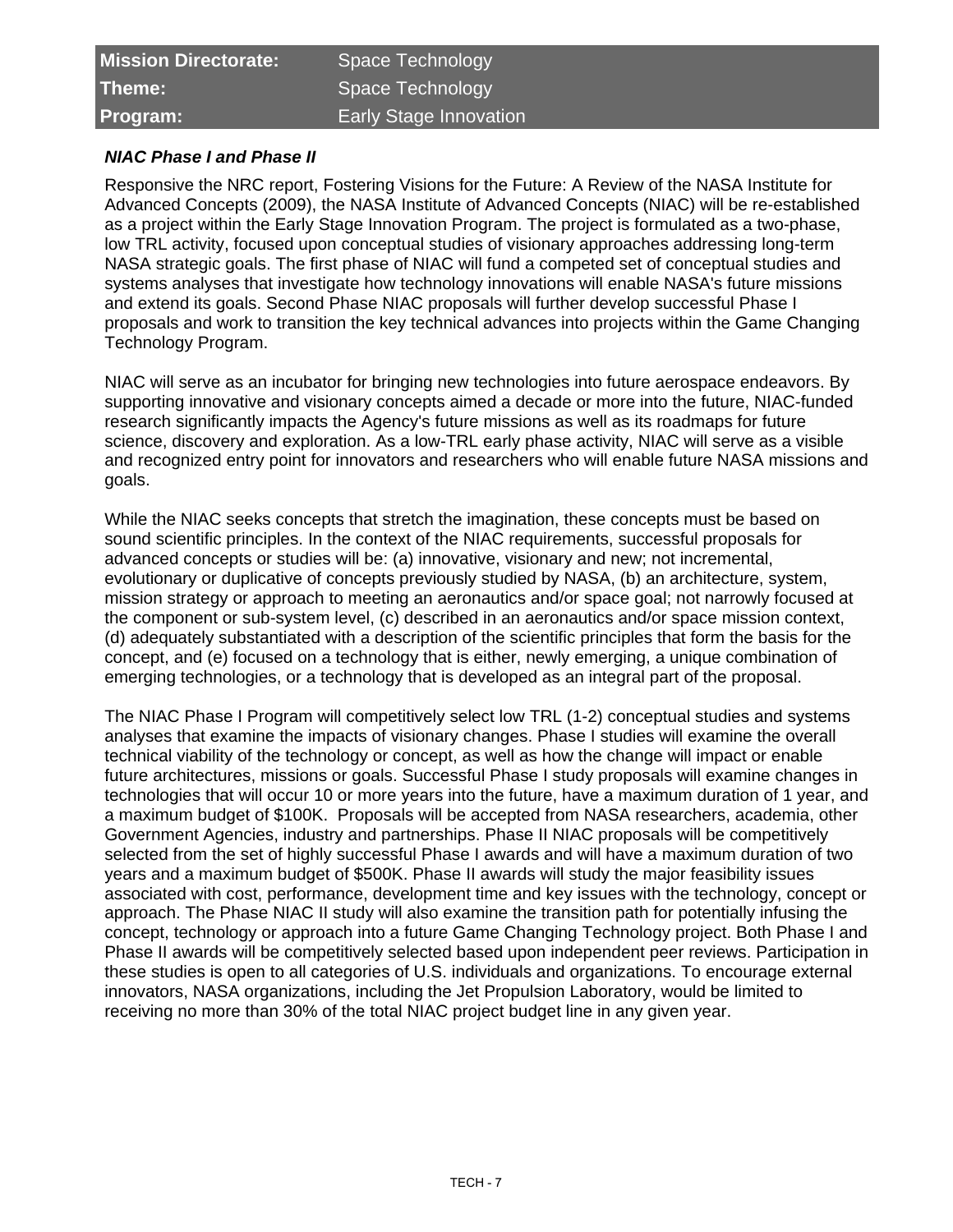| <b>Mission Directorate:</b> | Space Technology              |
|-----------------------------|-------------------------------|
| Theme:                      | Space Technology              |
| <b>Program:</b>             | <b>Early Stage Innovation</b> |

# **Center Innovations Fund**

The Center Innovations Fund will be distributed among the ten NASA centers to provide seed funding for new ideas and idea generation activities. These funds will allow Centers to support low TRL innovative technology initiatives that leverage Center talent and capability. It is envisioned that the most promising ideas that emerge from the Center Innovation Funds will compete subsequently for funding from other parts of the Space Technology Program or other NASA technology development programs. By placing the competition for these funds at the Center level, the Space Technology Program aims to stimulate and encourage creativity and innovation from within the NASA Centers. Activities supported with these funds must fall within the scope of space technology, dual-use technology, or be a technology that addresses a significant national need. All Center Innovations Fund awards must demonstrate scientific/technical merit and feasibility, relevance and value to NASA, capability and strength of the team, and the potential for leveraging of resources.

Through the Center Chief Technologist, Centers will conduct competitions on 6-month cycles to select ideas and provide appropriate oversight. Detailed feedback on these activities will be required before the end of each FY. Feedback describing the innovation pursued, criteria for selection, its relevance to the stated goals of the Center Innovation Funds, and the final results of the effort will be collected and measured. Centers may choose to highlight some projects by having the individual or team present their results directly to the Office of the Chief Technologist. An end-of-year report will be generated at each Center describing the successes and failures of the funded ideas, with an emphasis on the creativity involved. Proposals that would have been selected if more funds had been available to that Center may also be described in an Appendix of the report. These annual Center Innovation and Creativity Reports will be reviewed and scored by the Space Technology Program for creativity of the investment portfolio (independent of their success or failure) and on the future promise of any individual project successes. This scoring will feed directly into the process of allocating funds for the following year's Innovation Funds so that both creativity and success are rewarded.

Building on the demonstrated success of the Innovative Partnerships Program Seed Fund, a significant portion of the Center Innovations Fund will be used to leverage technology development partnerships. Partners will be sought out by the Centers for the pursuit of innovation that is of common interest, as demonstrated by the willingness of partners to contribute with technologies, resources, and expertise. Partners will include private sector firms both large and small, universities, other government agencies and FFRDCs.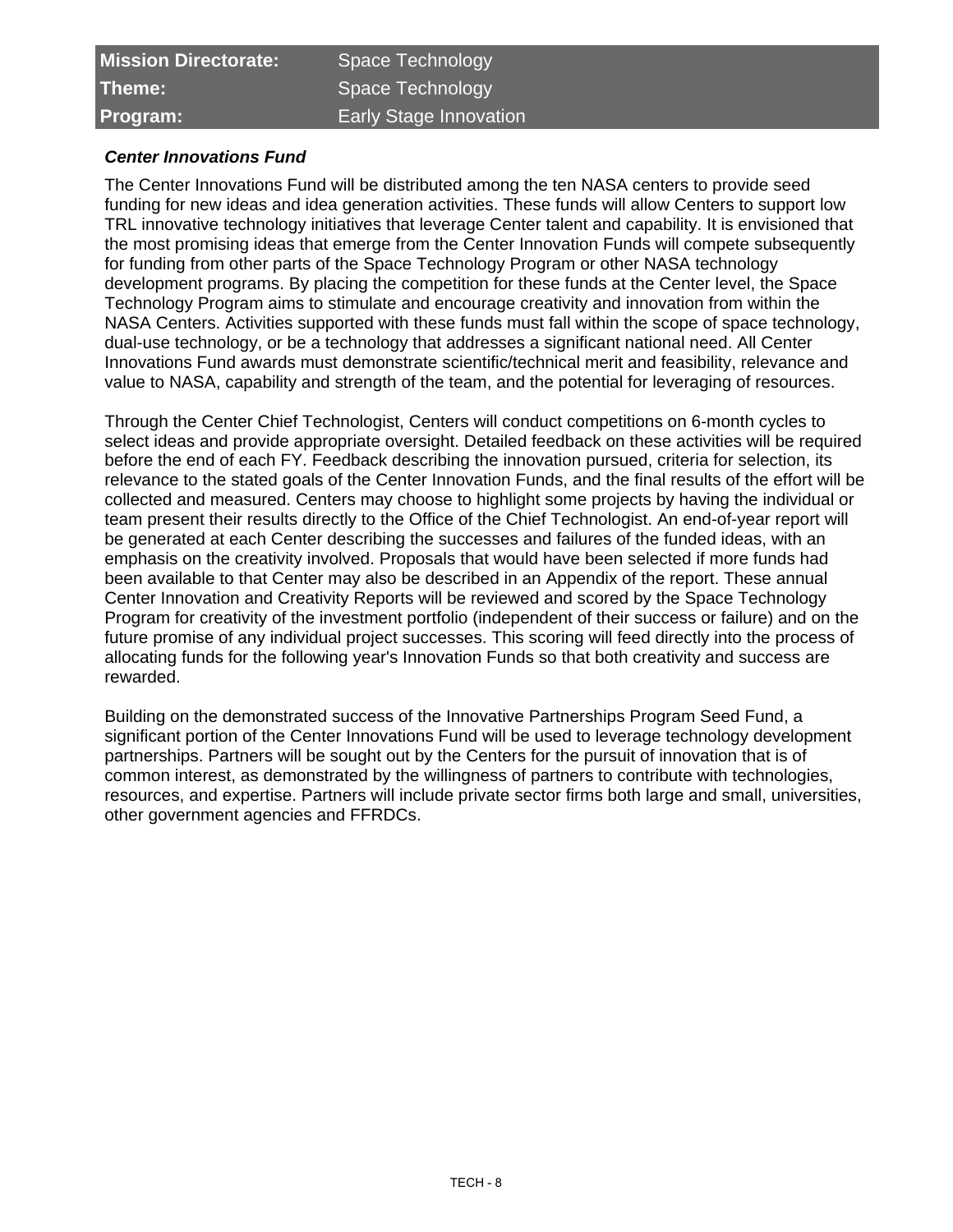| <b>Mission Directorate:</b> |  |
|-----------------------------|--|
| Theme:                      |  |
| Program:                    |  |

# Space Technology Space Technology **Early Stage Innovation**

# **SBIR/STTR**

The Small Business Innovation Research (SBIR) Program was established by Congress in 1982 to increase research and development opportunities for small businesses with 500 or fewer employees, to increase employment, and to improve U.S. competitiveness. The program's specific objectives are to stimulate U.S. technological innovation, employ small businesses to meet federal research and development needs, increase private-sector commercialization of innovations derived from federal research and development, and encourage and facilitate participation by socially disadvantaged businesses. NASA, as a mission driven agency, seeks small, high-technology companies to participate in government-sponsored research and development efforts in technology areas critical to NASA's missions. NASA will implement the SBIR program consistent with pending reauthorization. Current authorization provides for SBIR funding at 2.5 percent of NASA's extramural research and development expenditures.

The Small Business Technology Transfer Research (STTR) Program awards contracts to small business concerns for cooperative research and development with a non-profit research institution, such as a university. NASA's STTR program has the primary objective of facilitating the transfer of technology developed by a research institution through the entrepreneurship of a small business, resulting in technology to meet NASA's needs. The small business and its partnering institution are required to sign an intellectual property agreement. Modeled after the SBIR Program, STTR is a separately funded activity. STTR is smaller than SBIR, with funding set at 0.3 percent of the extramural research and development budget, approximately one-eighth of the amount for SBIR.

Beginning in FY 2011, SBIR and STTR activities associated with the Innovative Partnerships Program are transferred to Space Technology. The Space Technology Program implements NASA's SBIR and STTR programs with the dual objectives of providing the high technology small business sector with an opportunity to develop technology for NASA, and commercializing that technology to spur economic growth. NASA tracks the maturity of technologies funded by SBIR/STTR through use of Technology Readiness Levels (TRLs)(see http://www.hq.nasa.gov/office/codeq/trl/trl.pdf for TRL definitions). This is important for understanding when technologies will be ready for infusion into NASA's programs and projects as well as their readiness for commercial use. Tracking TRLs also provides insight into the progress that technologies are making, and over time, the performance of different firms for successful maturing technologies. Included in this request, in addition to the 2.8% of extramural R&D for contract awards, are funds for SBIR/STTR Program Support to cover the administrative costs of running the program with operations at all ten NASA field centers, as well as the outreach efforts needed to increase participation in SBIR/STTR by the small business community. The percentage of new firms participating in NASA's SBIR/STTR programs each year has been in the 30-50% range, yielding new applicants each year. New participants have submitted between 20-35% of the total number of proposals in any given year.

Technologies funded by SBIR/STTR have made important contributions to numerous NASA programs and projects and have also been commercial successes that are bringing important benefits to society. The Agency is actively working to increase the number of NASA-funded SBIR/STTR technologies used in NASA's missions and projects. Some of NASA's high-profile programs directly benefiting from SBIR technologies include the Space Shuttle, ISS, Mars Exploration Rovers, and the Phoenix lander.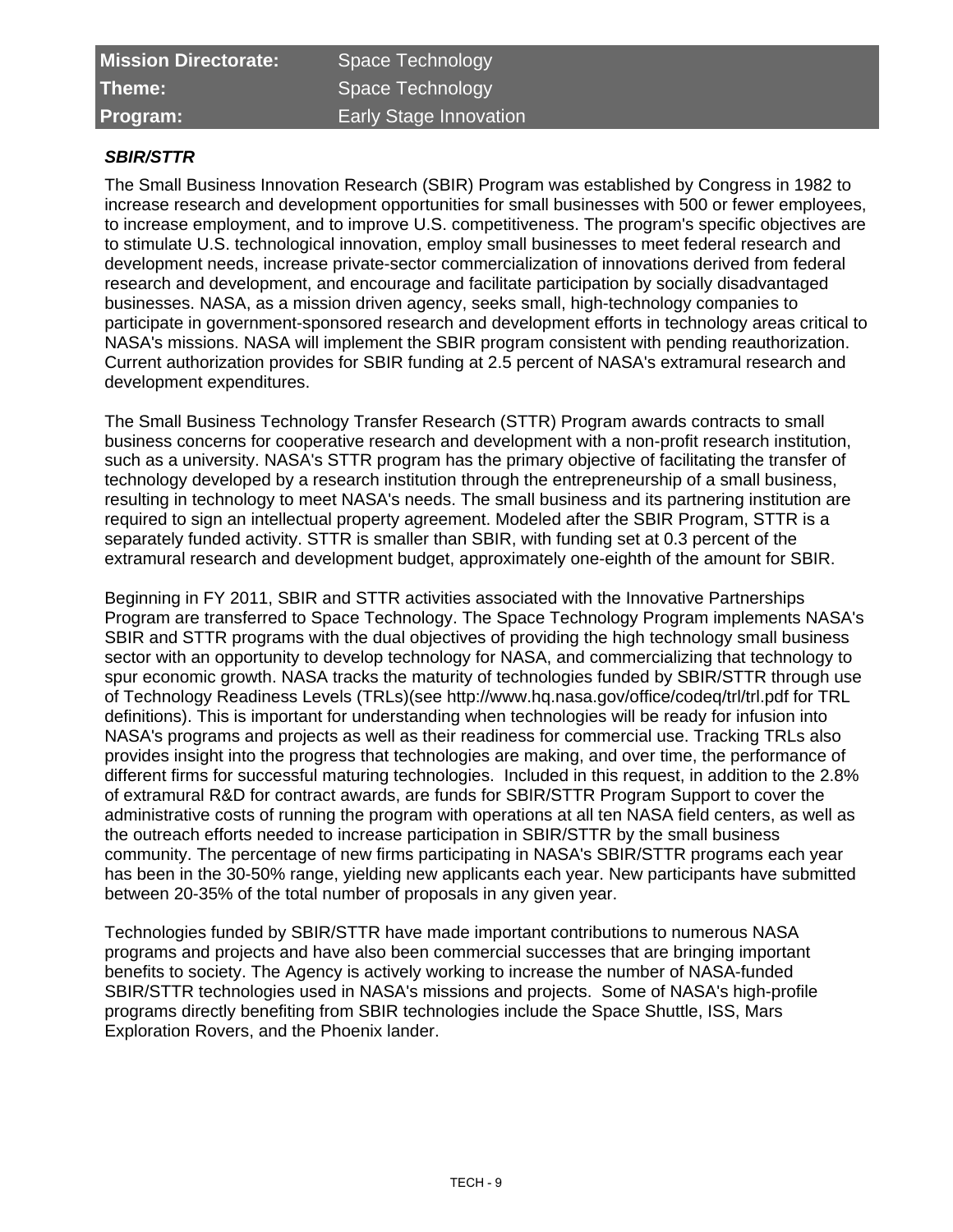| <b>Mission Directorate:</b> | Space Technology              |
|-----------------------------|-------------------------------|
| Theme:                      | Space Technology              |
| <b>Program:</b>             | <b>Early Stage Innovation</b> |

# **Centennial Challenges**

The Centennial Challenges program seeks innovative solutions to technical problems that can drive progress in aerospace technology of value to NASA's missions in space operations, science, exploration and aeronautics. Beginning in FY 2011, Centennial Challenge activities associated with the Innovative Partnerships Program are transferred to the Space Technology Program. Centennial Challenges encourage the participation of independent teams, individual inventors, student groups and private companies of all sizes in aerospace research and development, and seek to find the most innovative solutions to technical challenges through competition and cooperation. NASA's original seven prize challenges have been successful in encouraging broad participation by innovators across our nation and across generations. Many of these technical challenges also have direct relevance to national and global needs such as energy and transportation.

Prize programs encourage diverse participation and multiple solution paths. A measure of diversity is seen in the geographic distribution of participants (from Hawaii to Maine) that reaches far beyond the locales of the NASA Centers and major aerospace industries. The participating teams have included individual inventors, small startup companies, and university students and professors. An example of multiple solution paths was seen in the 2009 Regolith Excavation Challenge. NASA can typically afford one or two working prototypes in a development program but at this Challenge event, over twenty different working prototypes were demonstrated for the NASA technologists. All of these prototypes were developed at no cost to the government. For three years of competitions with dozens of teams investing tens of thousands of hours, NASA spent only \$750,000 in prize money.

The return on investment with prizes is exceptionally high as NASA expends no funds unless the accomplishment is demonstrated. NASA provides only the prize money and the administration of the competitions is done at no cost to NASA by non-profit allied organizations. For the Lunar Lander Challenge, twelve private teams spent nearly 70,000 hours and the equivalent of \$12 million trying to win \$2 million in prize money. Prizes also focus public attention on NASA programs and generate interest in science and engineering. Live webcasts of Centennial Challenge competitions attract thousands of viewers across the nation and around the world. The 2009 Power Beaming completion resulted in over 100 news articles and web features. Prizes also create new businesses and new partners for NASA. The winner of the 2007 Astronaut Glove Challenge started a new business to manufacture pressure suit gloves. Armadillo Aerospace began a partnership with NASA related to the reusable rocket engine that they developed for the Lunar Lander Challenge, and they also sell the engine commercially.

In selecting topics for prize competitions, NASA consults widely within and outside of the Federal Government. The \$10 million per year FY 2011 request for Centennial Challenges will allow NASA to pursue new and more ambitious prize competitions. Topics for future challenges that are under consideration include revolutionary energy storage systems, solar and other renewable energy technologies, laser communications, demonstrating near-Earth object survey and deflection strategies, innovative approaches to improving the safety and efficiency of aviation systems including Next Generation Aeronautics efforts, closed-loop life support and other resource recycling techniques, and low-cost access to space. Annual funding for Centennial Challenges allows new prizes to be announced, addressing additional technology challenges that can benefit from the innovation of the Citizen inventor.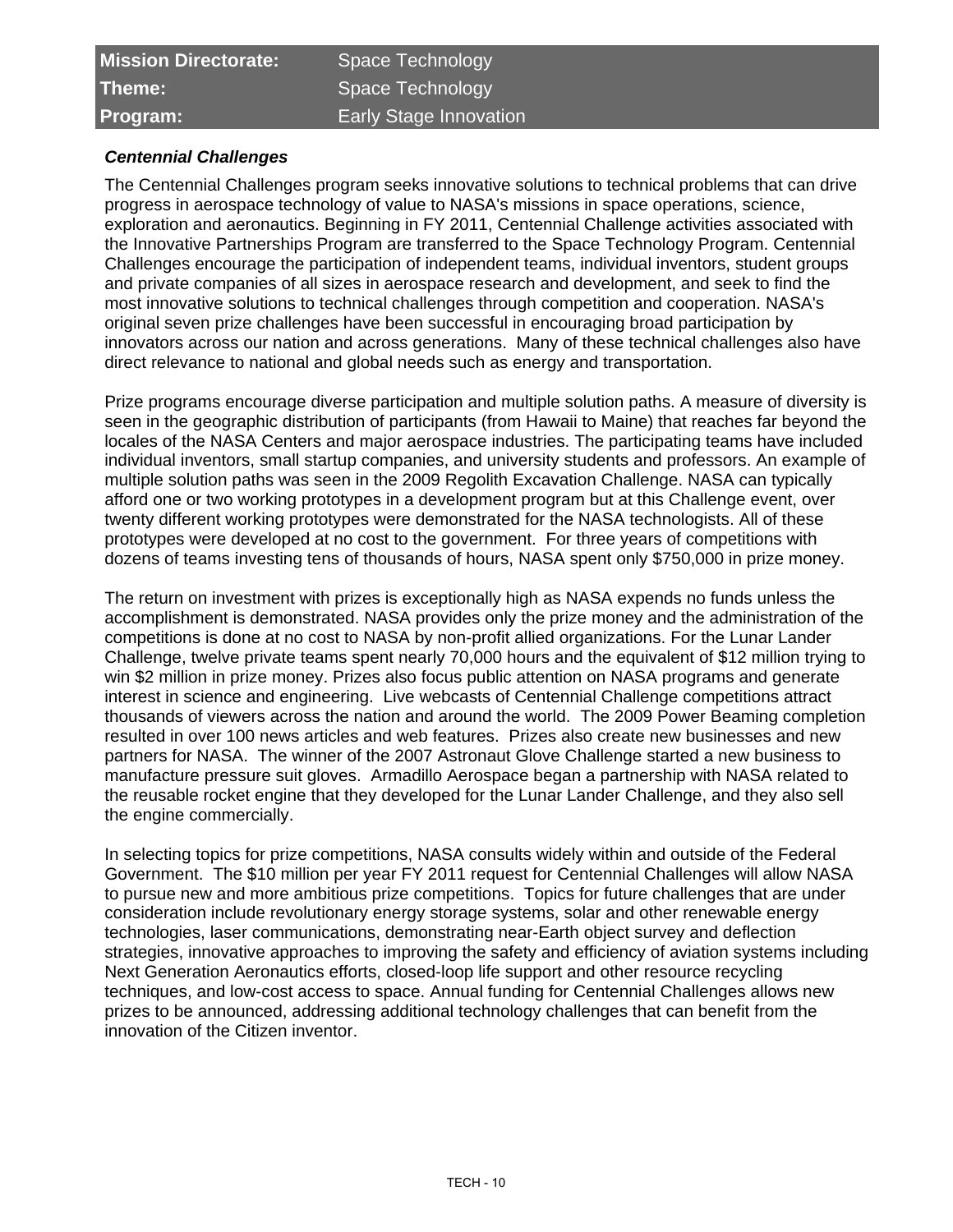| <b>Budget Authority (\$ millions)</b>                   | FY 2009<br>Actual | <b>FY 2010</b><br><b>Enacted</b> | FY 2011 | FY 2012 | FY 2013 | FY 2014 | FY 2015                  |
|---------------------------------------------------------|-------------------|----------------------------------|---------|---------|---------|---------|--------------------------|
| FY 2011 President's Budget<br>Request                   | 0.0               | 0.0                              | 129.6   | 359.3   | 349.1   | 349.1   | 424.2                    |
| <b>Game-Changing</b><br><b>Developments</b>             | 0.0               | 0.0                              | 123.6   | 329.3   | 319.1   | 319.1   | 394.2                    |
| <b>Small Satellite Subsystem</b><br><b>Technologies</b> | 0.0               | 0.0                              | 6.0     | 30.0    | 30.0    | 30.0    | 30.0                     |
| <b>Changes from FY 2010 Request</b>                     | 0.0               | 0.0 <sub>1</sub>                 | 129.6   | 359.3   | 349.1   | 349.1   | $\overline{\phantom{a}}$ |

# **Program Overview**

The Game Changing Technology Program element focuses on maturing advanced space technologies that may lead to entirely new approaches for the Agency's future space missions and solutions to significant national needs. Responsive to the NRC report: America's Future in Space: Aligning the Civil Space Program with National Needs (2009), this program element demonstrates the feasibility of novel, early-stage ideas that have the potential to revolutionize future space missions through a significant ground-based test and/or laboratory experimentation program. Fixed duration awards are made to PI-led teams comprised of government, academia and industry partners. These high-risk awards are evaluated annually for progress against baseline milestones with the objective of maturing technologies to a TRL of 4, and in some cases TRL 5/6, through ground-based testing and laboratory experimentation (see http://www.hq.nasa.gov/office/codeq/trl/trl.pdf for TRL definitions). NASA intends to collaborate with DARPA and other government agencies in this program element to create and implement collaborative game-changing space technology initiatives, and share program management lessons learned. In this program element, more than 70% of the funds are competitively awarded.

New technologies considered may include advanced lightweight structures and materials, advanced in-space propulsion, nano-propellants, large aperture antennas and telescopes, power generation/transmission, surface robotic construction, energy storage, high bandwidth communications, and small satellite subsystem technology. With a focus on game-changing technologies, success is not expected with each investment; however, on the whole, and over time, dramatic advances in space technology that enable entirely new NASA missions and potential solutions for a wide variety of our society's grand technological challenges are expected and will be measured. The FY 2011 budget request for the Game Changing Technology program element within Space Technology is \$129.6 million, and \$1,611.3 million is included in the five-year budget plan.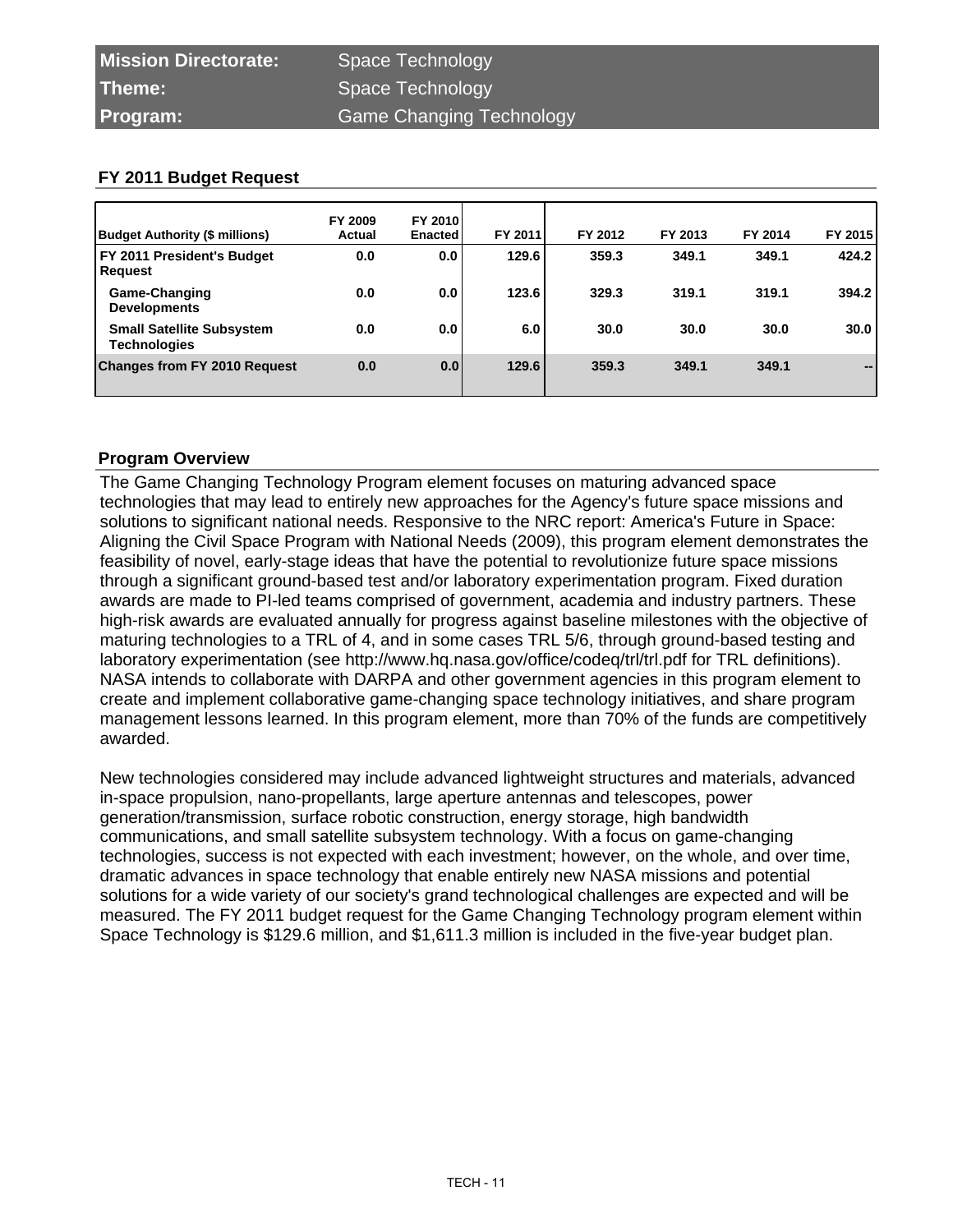| <b>Mission Directorate:</b> | Space Technology         |
|-----------------------------|--------------------------|
| Theme:                      | Space Technology         |
| Program:                    | Game Changing Technology |

## **Project Descriptions and Explanation of Changes**

#### **Game Changing Developments**

The Game Changing Developments element will use a DARPA-like "end-game" approach. Research teams will be provided a list of challenge goals with top level requirements for the desired capability. The PI team then defines solution approaches and the anticipated technology needs. The PI is held accountable for ensuring that discoveries will move rapidly from the laboratory to application. Game Changing Development projects are intended to be capability-oriented and differ from traditional R&D methods that advance discipline or core knowledge. Instead of lengthy proposals, Heilmeier's Catechism is employed whereby seven key questions must be answered by the PI for each proposed effort:

- What are you trying to do? Articulate your objectives using absolutely no jargon.
- How is it done today, and what are the limits of current practice?
- What's new in your approach and why do you think it will be successful?
- Who cares? If you're successful, what difference will it make?
- What are the risks and the payoffs?
- How much will it cost? How long will it take?
- What are the midterm and final "exams" to check for success?

New capabilities considered may include advanced in-space propulsion, large aperture antennas and telescopes, power generation/transmission, robotic construction systems, energy storage and high bandwidth communications.

An annual call for proposals will be made for game changing, "push" technologies that will be demonstrated at the subsystem or system level. In some cases, multiple technology advances may be required to achieve the stated capability. Awards will be made to PI-led teams comprised of government, academia and industry partners for high risk/ high payoff capabilities. Failure to achieve the stated capability goals within the schedule will necessarily result in termination. Review gates may also determine early cessation of an activity. Each high-risk activity will be made for a two-year duration to mature from TRL 3 to TRL of 4 or greater. These efforts will generally include the design, build and test of technology development units. Project success is measured both through technology advancement and demonstration of clear advantages enabling new NASA missions or dramatic improvements in their viability. A third optional year may be awarded to achieve TRL 5/6 if technically possible without the cost of orbital flight testing. Flight experiments will be conducted in the Crosscutting Capability Demonstration Program element; however, in some cases, ground testing or low cost (e.g. sub-orbital) flight testing may be used to raise the TRL (5/6) during the third year under the Game Changing Program element. Two year awards must be less than \$45M. If an optional third year is awarded to achieve TRL 5/6, the total 3 year award cannot exceed \$75M. Project selection guidelines include the establishment of PI-led teams willing to serve as communities of change-state advocates. Non-NASA PI's selected for participation may be offered an assignment to NASA for no more than three years, through an Intergovernmental Personnel Act (IPA) or NEX position.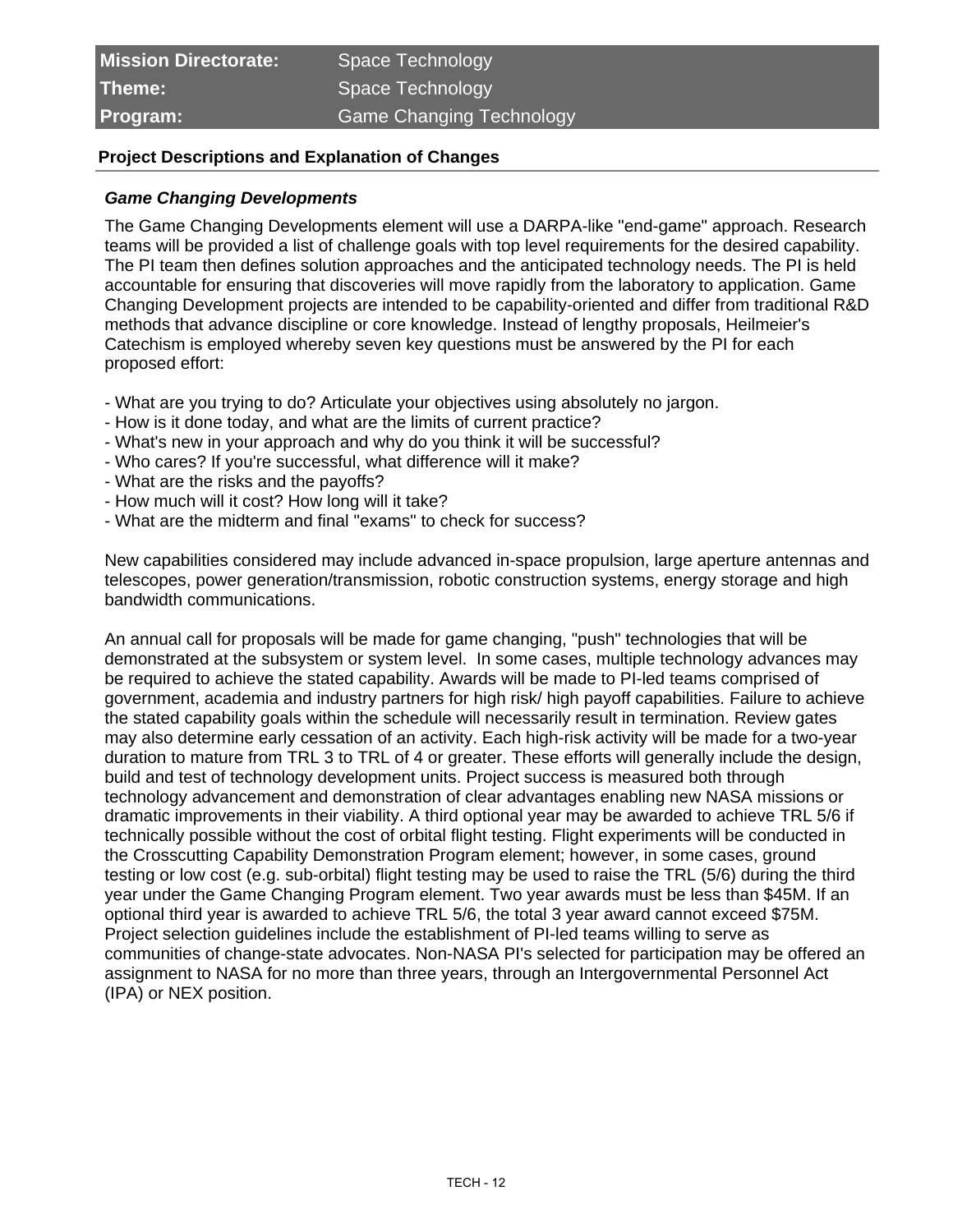| <b>Mission Directorate:</b> | Space Technology                |
|-----------------------------|---------------------------------|
| Theme:                      | Space Technology                |
| Program:                    | <b>Game Changing Technology</b> |

#### **Small Satellite Subsystem Technologies**

Technologies that enable small satellites to provide game changing capabilities for the government and commercial sectors will be supported under a competed Small Satellite Subsystem Technologies project. These "push" technologies may include formation flying, long life power systems, miniaturized remote sensors, deployable apertures, autonomous swarm operations, and other technology enablers. Architectures, proximity operations, robotics, space-to-space power transmission and other system interoperability such as that being developed for standardization in the cubesat class of spacecraft will also be considered for TRL advancement from 3 to 4. In this project, ground testing of promising transformational small satellite capabilities are sought. Activities will have a two-year timeframe to mature to TRL 4. In some cases, based on performance and technology objectives, a third optional year may be granted to achieve TRL 5/6. However, technologies and capabilities that require flight testing must be submitted to the Crosscutting Capability Demonstration Program element. Annual review gates may determine early cessation of an activity. Two year funding must be less than \$12M. If an optional third year is granted to achieve TRL 5/6, the total 3 year amount cannot exceed \$18M. This small satellite subsystem technology development project will provide subsystem advances for the Edison Small Satellite Demonstration Missions and other small satellite missions.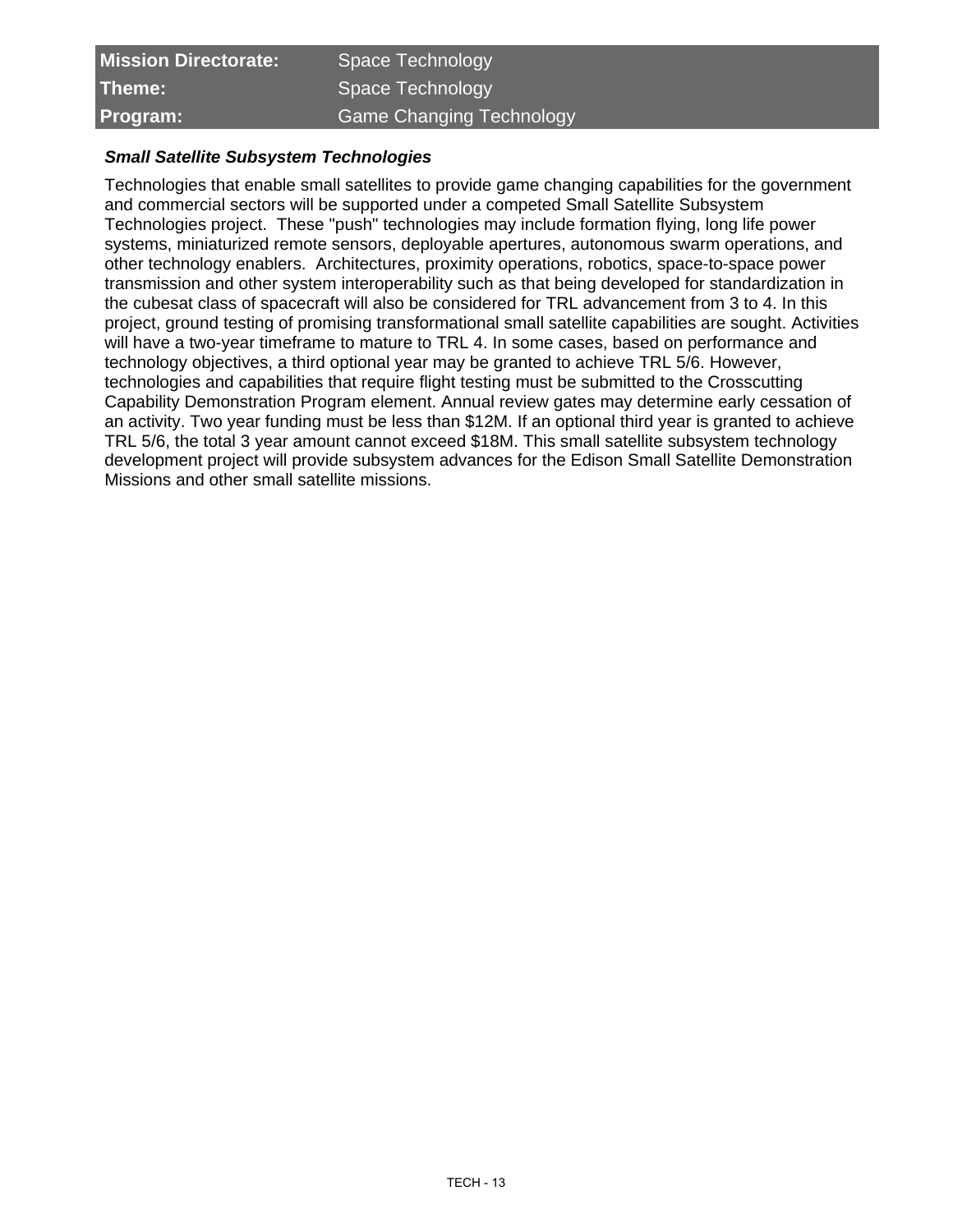| Budget Authority (\$ millions)                                 | FY 2009<br>Actual | <b>FY 2010</b><br><b>Enacted</b> | FY 2011 | FY 2012 | FY 2013 | FY 2014 | FY 2015                      |
|----------------------------------------------------------------|-------------------|----------------------------------|---------|---------|---------|---------|------------------------------|
| FY 2011 President's Budget<br>Request                          | 0.0               | 0.0                              | 102.0   | 302.0   | 362.0   | 362.0   | 424.0                        |
| <b>Technology Demonstration</b><br><b>Missions</b>             | 0.0               | 0.0                              | 75.0    | 265.0   | 325.0   | 325.0   | 387.0                        |
| <b>Edison Small Satellite</b><br><b>Demonstration Missions</b> | 0.0               | 0.0                              | 10.0    | 20.0    | 20.0    | 20.0    | 20.0                         |
| <b>Flight Opportunities</b>                                    | 0.0               | 0.0                              | 17.0    | 17.0    | 17.0    | 17.0    | 17.0                         |
| <b>Changes from FY 2010 Request</b>                            | 0.0               | 0.01                             | 102.0   | 302.0   | 362.0   | 362.0   | $\qquad \qquad \blacksquare$ |

# **Program Overview**

One of the greatest challenges that NASA faces in incorporating advanced technologies into future missions is bridging the mid-TRL (3-6) gap between early conceptual studies and infusion of a new technology onto the critical path of a science or exploration mission. While the Game Changing Technology Program element will address an aspect of this gap, maturing a space technology to flight readiness status through relevant environment testing is a significant challenge from both a cost and risk perspective. Flight demonstration of a technology that has the potential for enormous economic savings in the long run is often considered too risky for a mission program or too costly for a technology program.

The Crosscutting Capability Demonstration program element matures a small number of technologies that are of benefit to multiple customers to flight readiness status, TRL 6. In this program element, more than 70% of the funds are competitively awarded. Technical risk, technology maturity, mission risk, customer interest, and proposed cost are discriminators used in the selection process. For infusion purposes, NASA-industry teams are required to have a sponsor (or sponsors) willing to cost share a minimum of 25% of the proposed development effort. With objectives analogous to the former New Millennium program, NASA will pursue flight demonstrations not only as standalone missions, but also as missions of opportunity using planned NASA missions as well as international and commercial partner space platforms through this program element. Examples of type of technologies that may be considered for this flight test program component include optical communications, and supersonic and hypersonic inflatable aerodynamic decelerators.

The Crosscutting Capability Demonstration Program element also includes the Commercial Reuseable Suborbital Research Program (which provides suborbital flight opportunities for technology demonstrations, scientific research and education), the Facilitated Access to the Space environment for Technology (FAST) project (which focuses on testing technologies on parabolic aircraft flights that can simulate microgravity and reduced gravity environments) and the the Edison Small Satellite Demonstration project (which develops and operates small satellite missions in partnership with academia). The FY 2011 budget request for the Crosscutting Capability Demonstration program element within Space Technology is \$102 million, and \$1552 million is included in the five-year budget plan.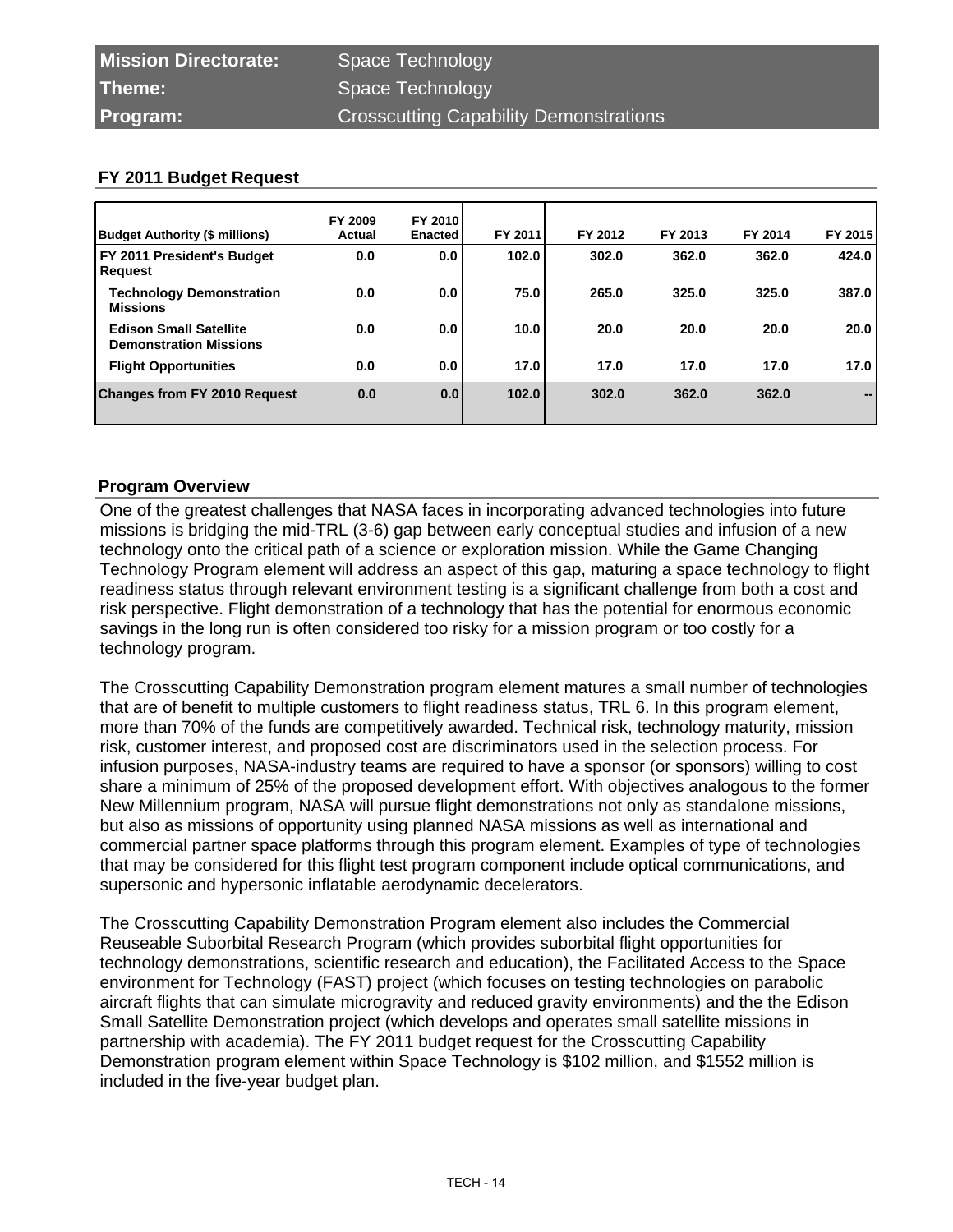| <b>Mission Directorate:</b> | Space Technology                              |
|-----------------------------|-----------------------------------------------|
| Theme:                      | Space Technology                              |
| Program:                    | <b>Crosscutting Capability Demonstrations</b> |

# **Project Descriptions and Explanation of Changes**

#### **Technology Demonstration Missions**

The most significant portion of the Crosscutting Capability Demonstration program element is the Technology Demonstration project. A key requirement for eligibility in this project is that the technology under consideration must be crosscutting (defined as a technology with potential to benefit to multiple NASA mission directorates, other government agencies or the space industry). Performing these flight demonstrations will advance the technology readiness of the selected systems, provide tangible products from the NASA innovation and technology program and capture significant public interest and awareness. Furthermore, executing these engaging and technically challenging space flight demonstrations, including designing the flight test program, building the flight hardware and performing/operating the mission is an outstanding means for developing the current NASA and industry workforce to handle more challenging space missions in the future.

This project will perform yearly calls for proposed flight test demonstrators. It is anticipated that between 3 and 8 openly competed proposals will be selected each year. Flight test projects that can be completed within a maximum of three years are sought. The Space Technology Program funding contribution to a given flight test demonstration is limited to a total of \$150 M. The funding cap includes all elements of the flight test demonstration including test planning, flight hardware, launch costs, ground ops and post testing assessment/reporting.

In addition to the above criteria, for selection as a Crosscutting Capability Demonstration project, the candidate technology must be relatively mature (TRL of 4 or above), and if successful must raise the TRL of the candidate technology to a TRL of 6 or higher, such that it may be infused into the critical path for future NASA missions. Competed flight test demonstration opportunities are open to teams involving NASA centers, industry, other Government agencies and academia. All participants must be U.S. entities.

#### **Edison Small Satellite Demonstration Missions**

The Edison Small Satellite Demonstration project will develop and operate a series of NASA-focused small satellite demonstration missions. Science objectives for these missions will focus on the life and physical sciences, including fundamental biology. Technology objectives could include formation flying, autonomous operations, collaborative observations, and approaches enabling payload recovery. NASA will pursue these missions in collaboration with academia and small business in close coordination with relevant successful programs under development at AFRL and the Operationally Responsive Space Office. NASA-university collaborative efforts will be explored to enable university students to gain hands-on experience within these project activities. In addition, this project seeks to serve the small satellite community by improving the affordability of small payload launch through secondary payload process improvements and other development efforts.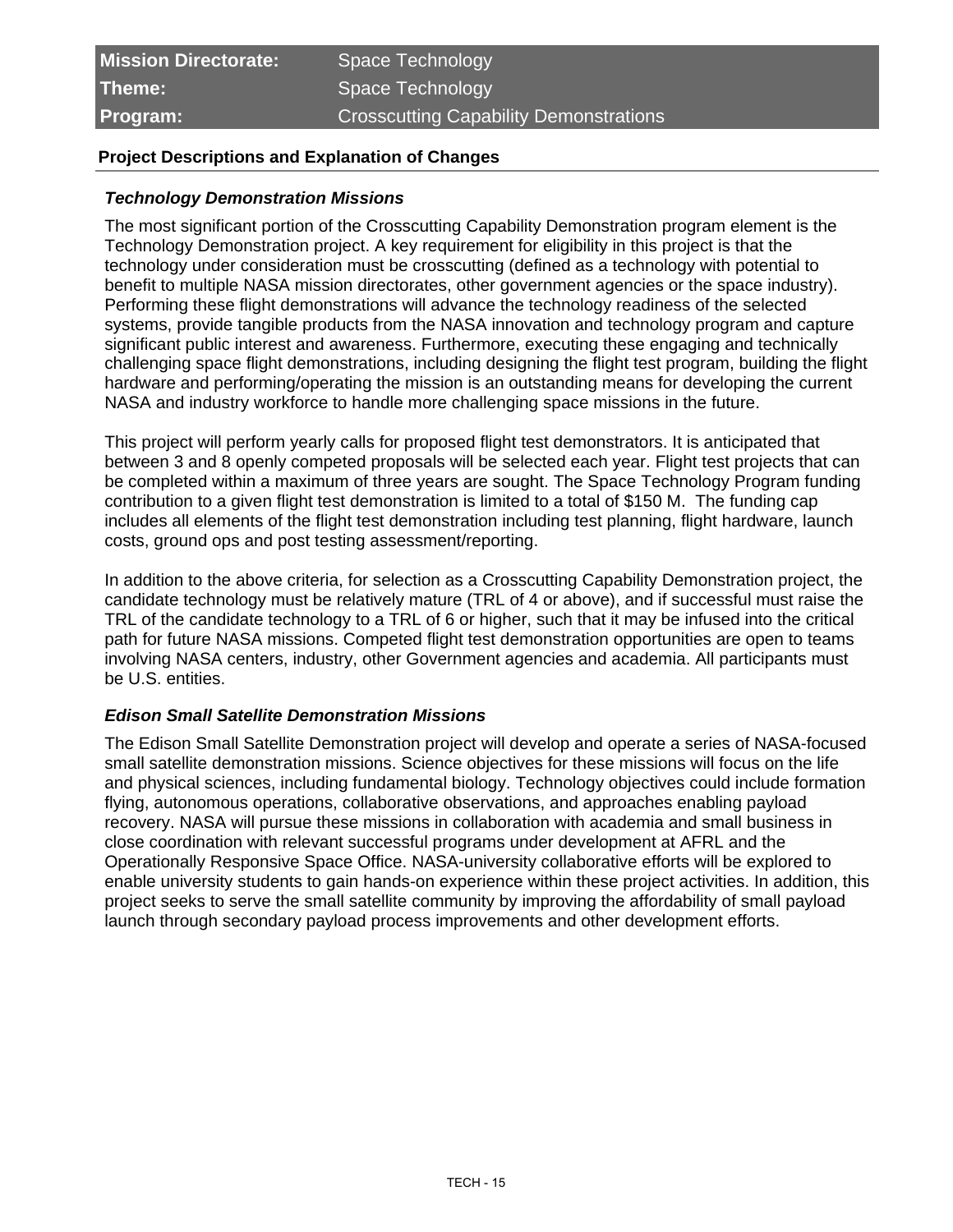| <b>Mission Directorate:</b> | Space Technology                              |
|-----------------------------|-----------------------------------------------|
| Theme:                      | Space Technology                              |
| Program:                    | <b>Crosscutting Capability Demonstrations</b> |

# **Flight Opportunities**

Through the Commercial Reusable Suborbital Research (CRuSR) project and the Facilitated Access to the Space environment for Technology (FAST) project, NASA provides flight opportunities for science, technology development and education efforts to reduced-gravity environments, brief periods of weightlessness, and high-altitude atmospheric research. Beginning in FY 2011, these two activities associated with the Innovative Partnerships Program are transferred to the Space Technology Program.

CRuSR will also help foster the development of the commercial reusable suborbital transportation industry, an important step in the longer-term path that envisions suborbital RLVs evolving to provide the Nation with much lower-cost and much more reliable access to orbital space. CRuSR establishes a series of suborbital flights that will yield many benefits to NASA by providing access to 3-4 minutes of microgravity for experimentation, discovery and testing. Results are expected to reduce the risk for use of new technologies in future missions by demonstrating application in the space environment, providing for routine recovery of payloads and frequent flights. As commercial suborbital capabilities become available, the CRuSR program will competitively secure flight services for experiment payloads supporting NASA's objectives in science, technology and education.

The FAST project also provides opportunities for emerging technologies to be tested in the space environment thereby increasing their maturity and the potential for their use in NASA programs and in commercial applications. FAST focuses on testing technologies on parabolic aircraft flights that can simulate microgravity and the reduced gravity environments of the Moon or Mars. The FAST project promotes the growth of emerging commercial space services by employing competitively selected private reduced gravity flight services. In 2008, an initial set of FAST reduced gravity flights were accomplished with five SBIR companies. In 2009, 19 FAST-sponsored technology projects were flown during a flight week with two days of microgravity and two days of lunar gravity. The projects came from private companies, universities, government laboratories and partnerships among those entities. In 2011, NASA expects to fund up to four flight weeks for technology demonstration and research, allowing many more projects to benefit from the use of reduced gravity aircraft flights. A measure of FAST program success will be the extent to which it can infuse new technologies into NASA programs while encouraging the development of commercial space services by enlarging the customer base for this emerging industry.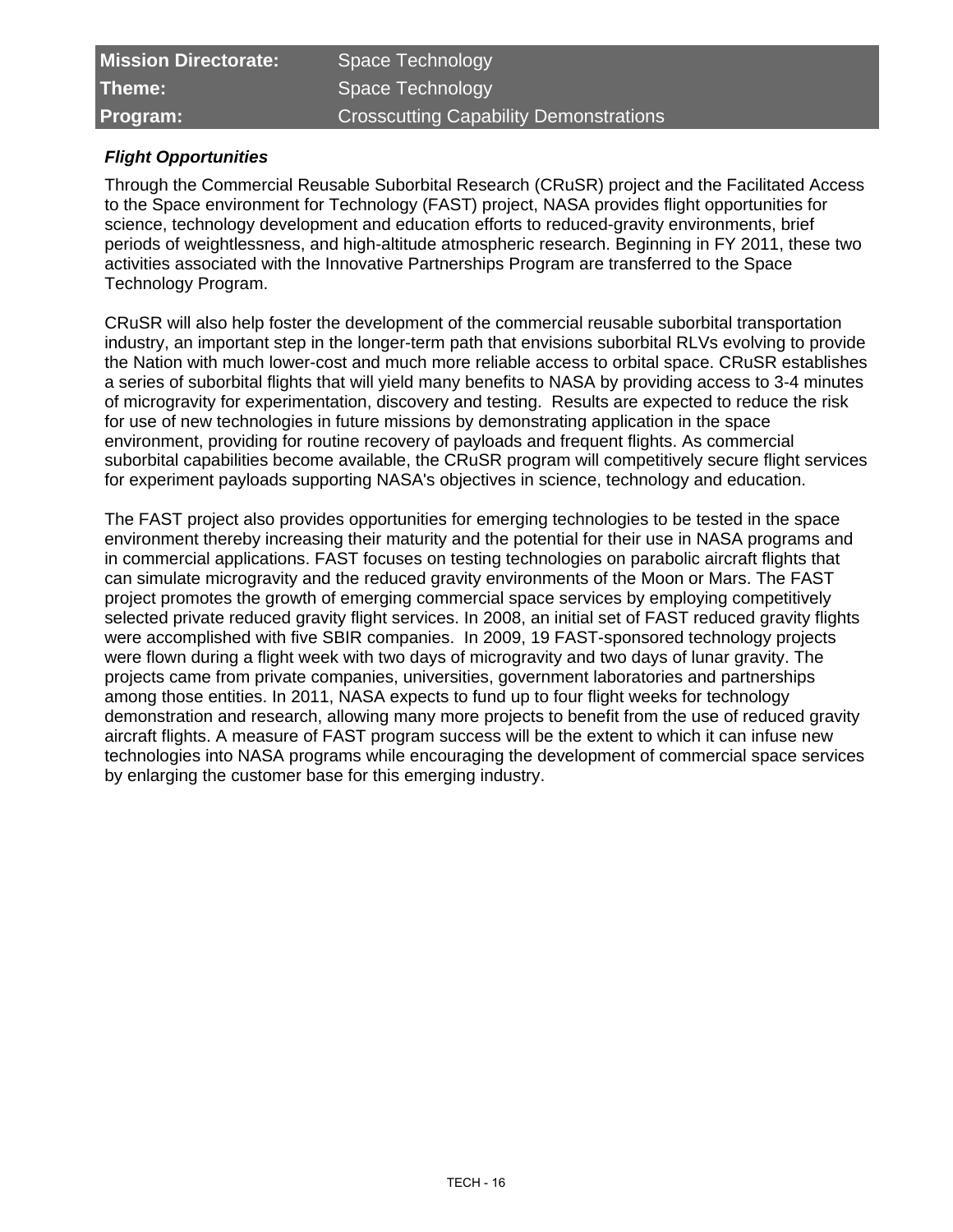| <b>Mission Directorate:</b> | Space Technology                                  |
|-----------------------------|---------------------------------------------------|
| Theme:                      | Space Technology                                  |
| <b>Program:</b>             | Partnership Development and Strategic Integration |

| Budget Authority (\$ millions)                                     | FY 2009<br>Actual | <b>FY 20101</b><br><b>Enacted</b> | FY 2011 | FY 2012 | FY 2013 | FY 2014 | FY 2015                  |
|--------------------------------------------------------------------|-------------------|-----------------------------------|---------|---------|---------|---------|--------------------------|
| FY 2011 President's Budget<br>Request                              | 0.0               | 0.0                               | 42.0    | 46.5    | 48.2    | 47.7    | 55.0                     |
| <b>Partnership Development and</b><br><b>Strategic Integration</b> | 0.0               | 0.0                               | 42.0    | 46.5    | 48.2    | 47.7    | 55.0                     |
| <b>Changes from FY 2010 Request</b>                                | 0.0               | 0.0                               | 42.0    | 46.5    | 48.2    | 47.7    | $\overline{\phantom{a}}$ |